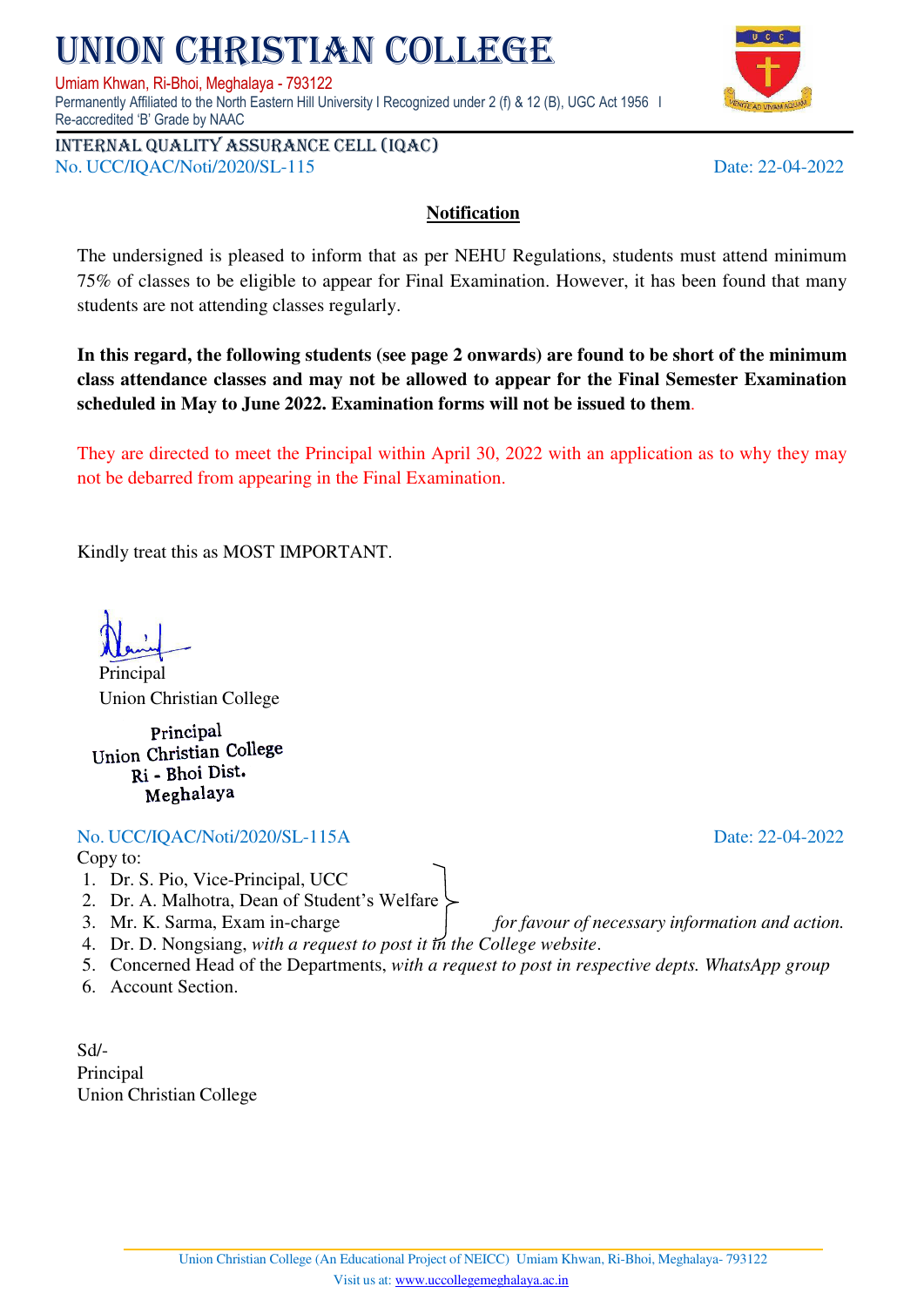|                | <b>Attendance Percentage of Students</b><br><b>BA II Semester 2021-22</b> |             |                       |             |  |  |
|----------------|---------------------------------------------------------------------------|-------------|-----------------------|-------------|--|--|
| S/N            | <b>Roll No</b>                                                            | <b>Hons</b> | <b>Name</b>           | Aggregate % |  |  |
| 1              | A2117474                                                                  | Eco         | Jeshman Chakma        | 44.66       |  |  |
| $\overline{2}$ | A2117477                                                                  | Eco         | Lajiedlang Kyrsian    | 27          |  |  |
| 3              | A2117480                                                                  | Eco         | Pordiom Jeba          | 47.72       |  |  |
| 4              | A2117486                                                                  | Eco         | Salka Debbarma        | 38.96       |  |  |
| 5              | A2117487                                                                  | Eco         | Siyari Debbarma       | 40.76       |  |  |
| 6              | A2117503                                                                  | Edu         | Swkang Jamatia        | 48.49       |  |  |
| $\overline{7}$ | A2117511                                                                  | Edu         | Marwin Kharthangmaw   | 29.66       |  |  |
| 8              | A2117524                                                                  | Eng         | Gyati Tarang          | 39.9        |  |  |
| 9              | A2117526                                                                  | Eng         | Hirjir Teronpi        | 34.01       |  |  |
| 10             | A2117533                                                                  | Eng         | Mewowiahji Lytan      | 8           |  |  |
| 11             | A2117535                                                                  | Eng         | Moyir Riba            | 47.86       |  |  |
| 12             | A2117542                                                                  | Eng         | Salmah Zibia M Nokrek | 29.68       |  |  |
| 13             | A2117545                                                                  | Eng         | Juda Debbarma         | 34          |  |  |
| 14             | A2117546                                                                  | Eng         | Khatang Jamatia       | 34.33       |  |  |
| 15             | A2117552                                                                  | Eng         | Pooja Chainary        | 35          |  |  |
| 16             | A2117556                                                                  | Eng         | Sushma Basumatary     | 32.66       |  |  |
| 17             | A2117557                                                                  | Eng         | Tengchubirth S Momin  | 25          |  |  |
| 18             | A2117559                                                                  | Eng         | <b>Wilson Reang</b>   | 22.66       |  |  |
| 19             | A2117574                                                                  | Geo         | Tarzen Lamgu          | 48.6        |  |  |
| 20             | A2117575                                                                  | Geo         | K. Mission Chakma     | 33.19       |  |  |
| 21             | A2117583                                                                  | Geo         | Bomli Bomjen          | 40.45       |  |  |
| 22             | A2117591                                                                  | Geo         | Karma Dorjee Megeji   | 46.08       |  |  |
| 23             | A2117593                                                                  | Geo         | Leonard Reang         | 48.79       |  |  |
| 24             | A2117594                                                                  | Geo         | Likha Gubin           | 45.23       |  |  |
| 25             | A2117615                                                                  | Hist        | Sarnita Debbarma      | 30          |  |  |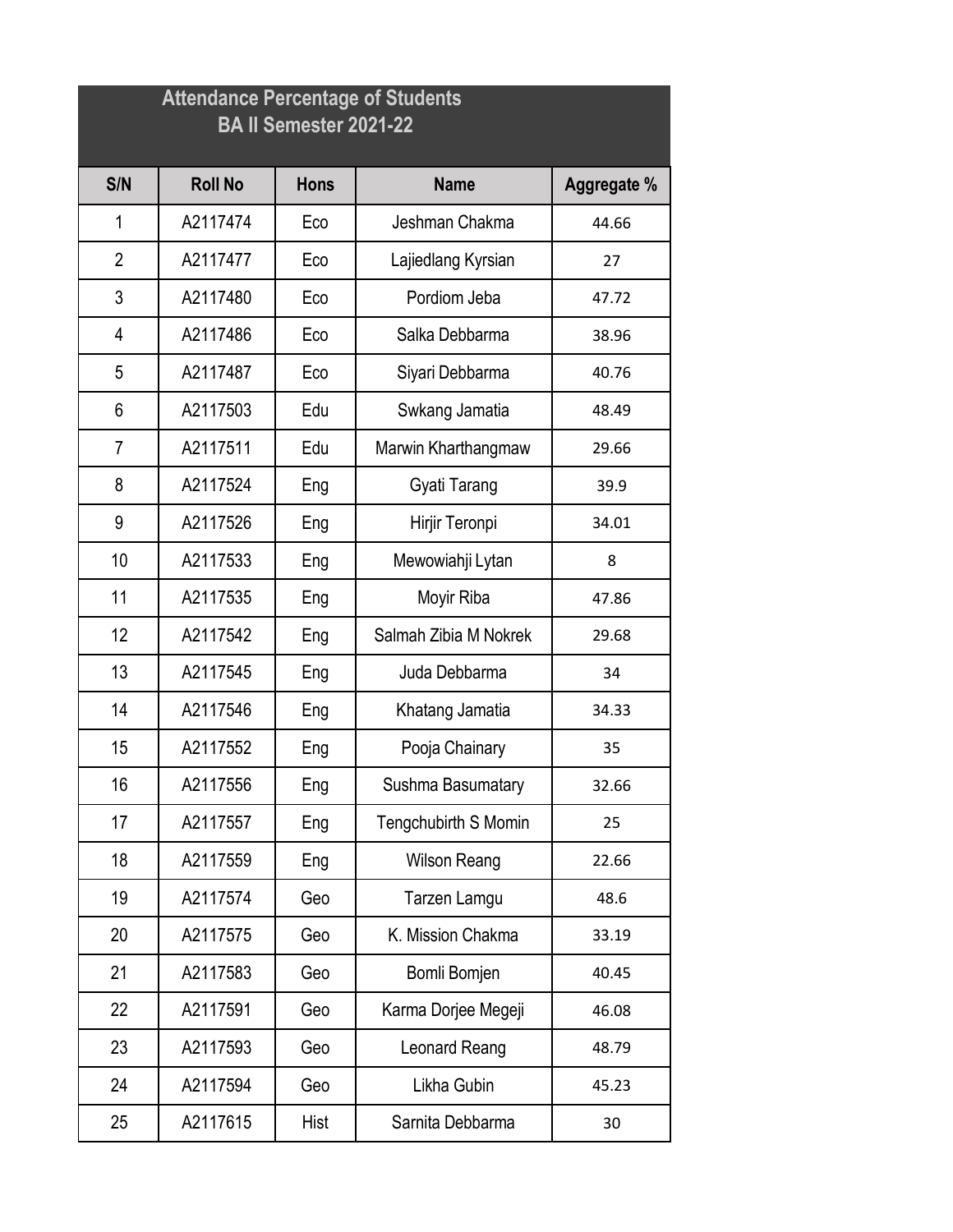| 26 | A2117653 | Pol Sc | Eideimanpura Phillip<br>Suchiang | 49.35 |
|----|----------|--------|----------------------------------|-------|
| 27 | A2117656 | Pol Sc | Ibandari Nogbsap                 | 9.17  |
| 28 | A2117677 | Pol Sc | Peter Gyadi                      | 48.01 |
| 29 | A2117678 | Pol Sc | Piter Yangfo                     | 18.98 |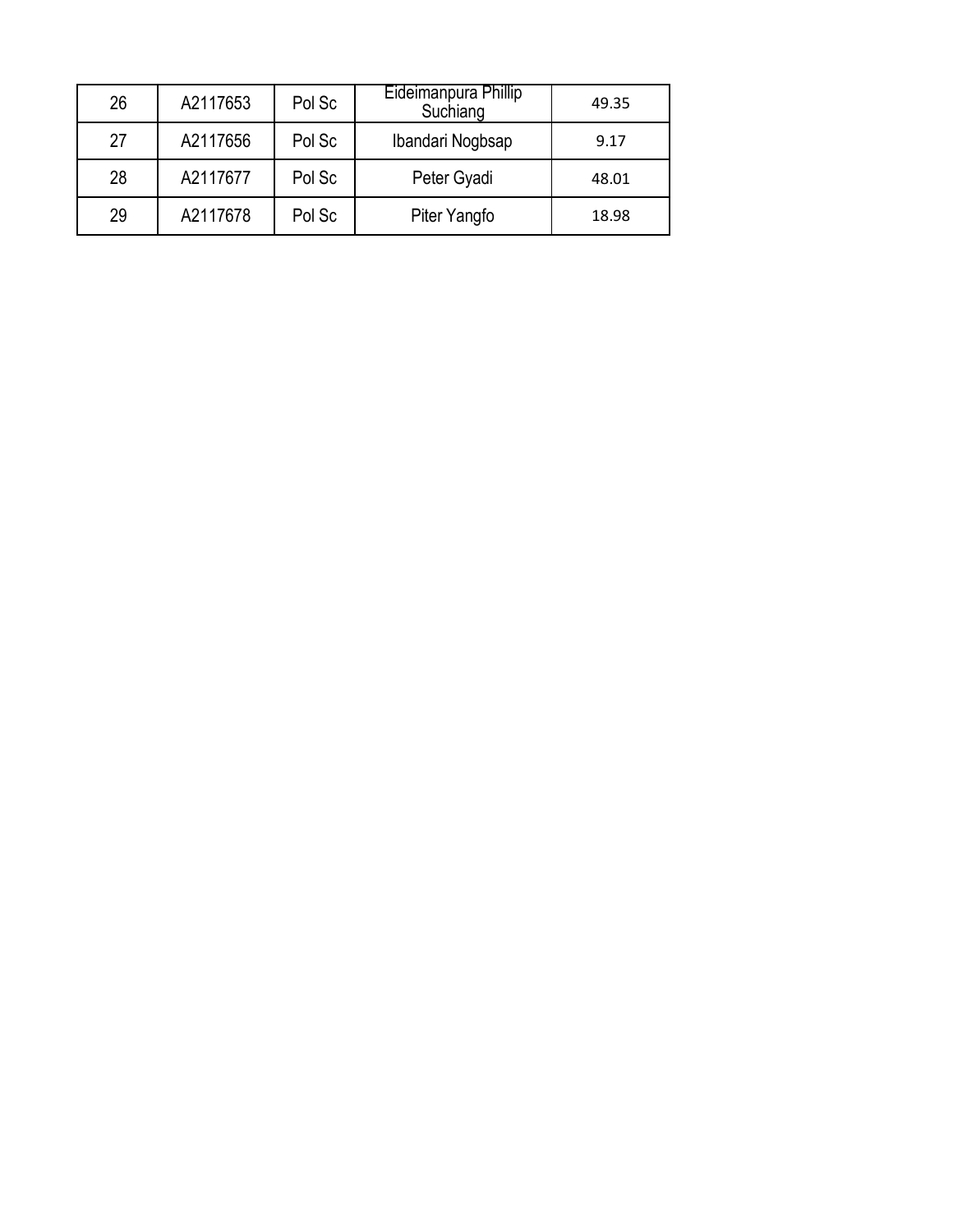| <b>Attendance Percentage of Students</b><br><b>BAIV Semester 2021-22</b> |                |             |                               |            |  |
|--------------------------------------------------------------------------|----------------|-------------|-------------------------------|------------|--|
| S/N                                                                      | <b>Roll No</b> | <b>Hons</b> | <b>Name</b>                   | Aggregate% |  |
| 1                                                                        | A2017486       | Edu         | <b>AMIR NARZARY</b>           | 26.33      |  |
| $\overline{2}$                                                           | A2017488       | Edu         | <b>DOI GEIYI</b>              | 29.33      |  |
| 3                                                                        | A2017490       | Edu         | VANMALSAWMHLUA                | 23.33      |  |
| 4                                                                        | A2017492       | Edu         | <b>NAVIN GURUNG</b>           | 25.33      |  |
| 5                                                                        | A2017496       | Eng         | <b>URVASHI SINGHA</b>         | 0.02       |  |
| 6                                                                        | A2017498       | Eng         | ATUM COMDER TOK               | 18.76      |  |
| $\overline{7}$                                                           | A2017499       | Eng         | <b>MARIA DEBBARMA</b>         | 49.82      |  |
| 8                                                                        | A2017500       | Eng         | <b>MARY DEBBARMA</b>          | 48.13      |  |
| 9                                                                        | A2017502       | Eng         | SABUJ DEBBERMA                | 43.24      |  |
| 10                                                                       | A2017503       | Eng         | PHIBAN MARY NONGBSAP          | 0.01       |  |
| 11                                                                       | A2017504       | Eng         | PREETY JAMATIA                | 30.59      |  |
| 12                                                                       | A2017505       | Eng         | ROSE JAMATIA                  | 18.44      |  |
| 13                                                                       | A2017506       | Eng         | <b>ANDREW B HLYCHHO</b>       | 34.13      |  |
| 14                                                                       | A2017511       | Eng         | <b>GESUM DOJI</b>             | 18.64      |  |
| 15                                                                       | A2017512       | Eng         | <b>JASMINE CHAKMA</b>         | 29.5       |  |
| 16                                                                       | A2017513       | Eng         | <b>KENNI BORANG</b>           | 10.05      |  |
| 17                                                                       | A2017514       | Eng         | <b>KHAMSANGHA MOLSOI</b>      | 48.17      |  |
| 18                                                                       | A2017515       | Eng         | <b>NEHA RANI DAIMARY</b>      | 41.56      |  |
| 19                                                                       | A2017518       | Eng         | <b>SUKANTA TRIPURA</b>        | 29.66      |  |
| 20                                                                       | A2017519       | Eng         | <b>BALMI KIMRESIL S MOMIN</b> | 40.86      |  |
| 21                                                                       | A2017520       | Eng         | ADNAN DEBBARMA                | 30.7       |  |
| 22                                                                       | A2017521       | Eng         | <b>DISHAM SONAM</b>           | 23.37      |  |
| 23                                                                       | A2017522       | Eng         | <b>ROHAN RUPINI</b>           | 42.61      |  |
| 24                                                                       | A2017523       | Eng         | <b>CLINTON TRIPURA</b>        | 29.65      |  |
| 25                                                                       | A2017525       | Eng         | <b>EVEREST MARAK</b>          | 34.88      |  |
| 26                                                                       | A2017527       | Eng         | <b>JUMMAR GADI</b>            | 1.83       |  |
| 27                                                                       | A2017528       | Eng         | <b>NIGLAR TAI</b>             | 17.46      |  |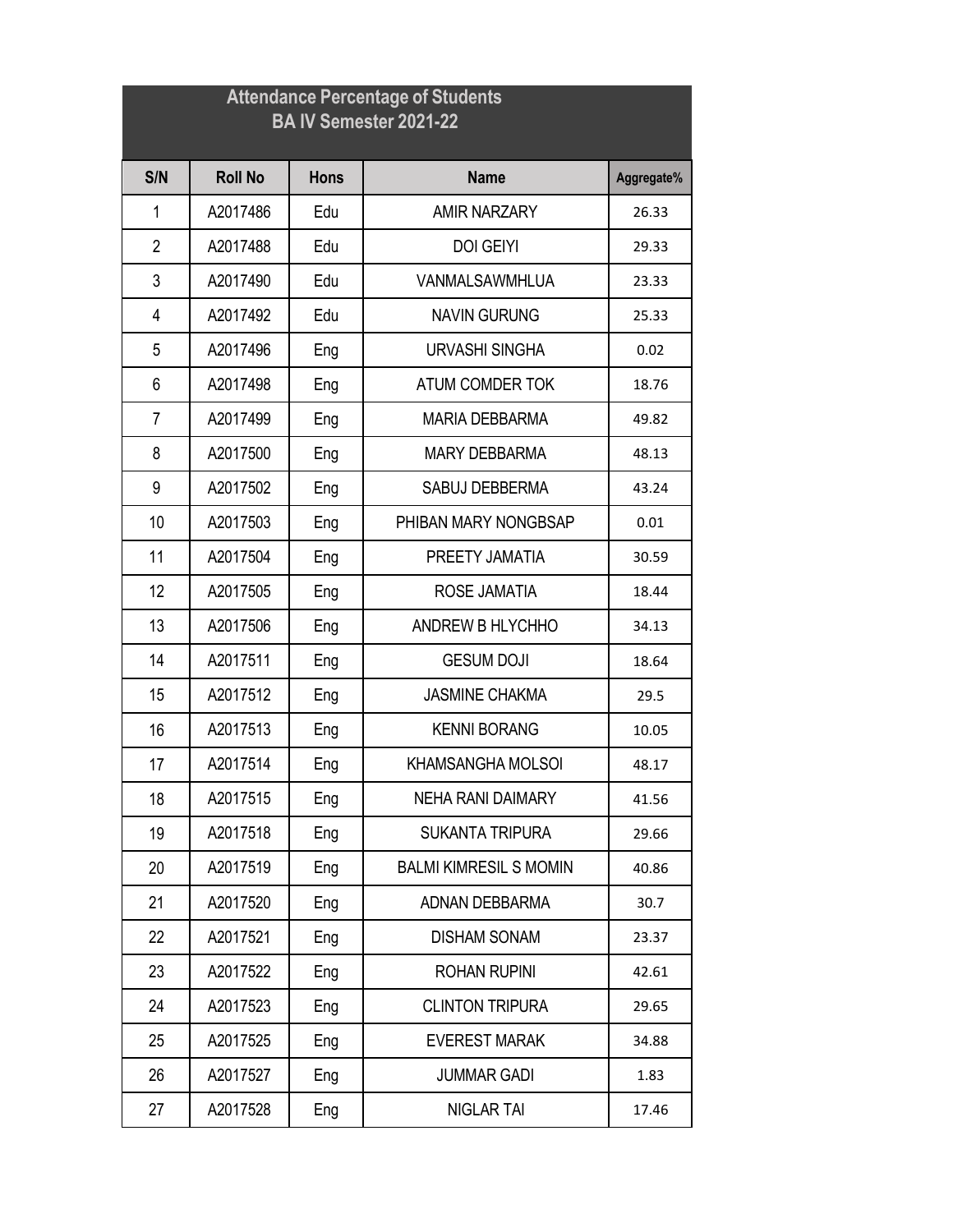| 28 | A2017530 | Eng  | <b>CHEASA N SANGMA</b>            | 25.74 |
|----|----------|------|-----------------------------------|-------|
| 29 | A2017531 | Eng  | YAMIK MOSU                        | 22.11 |
| 30 | A2017532 | Eng  | <b>SUITA DAIMARY</b>              | 45.97 |
| 31 | A2017535 | Geo  | <b>TAGE KURU</b>                  | 36.11 |
| 32 | A2017544 | Geo  | SIYARI DEBBARMA                   | 0     |
| 33 | A2017550 | Geo  | AARON STIN P MARAK                | 28.03 |
| 34 | A2017551 | Geo  | AGISIL NANGRIME N MARAK           | 43.77 |
| 35 | A2017553 | Geo  | <b>BICKY BABIN</b>                | 45.97 |
| 36 | A2017555 | Geo  | <b>BAMANG RAMU</b>                | 29.03 |
| 37 | A2017557 | Geo  | <b>GALLANT JOHN NONGRANG</b>      | 4.83  |
| 38 | A2017560 | Geo  | <b>KAGO LAJI</b>                  | 39.81 |
| 39 | A2017561 | Geo  | ANGEL M SANGMA                    | 49.34 |
| 40 | A2017563 | Geo  | KHAPANG JAMATIA                   | 10.01 |
| 41 | A2017564 | Geo  | <b>MONITA AWAILIANG</b>           | 48.44 |
| 42 | A2017568 | Geo  | <b>RAMBO LAPUNG</b>               | 43.81 |
| 43 | A2017569 | Geo  | <b>RUBU SANGHO</b>                | 46.34 |
| 44 | A2017571 | Geo  | <b>SUSHMA DEBBARMA</b>            | 4.83  |
| 45 | A2017572 | Geo  | <b>TEENA WELLY</b>                | 35.37 |
| 46 | A2017573 | Geo  | <b>TERJOM RIME</b>                | 41.59 |
| 47 | A2017574 | Geo  | <b>JAHAR TRIPURA</b>              | 38.94 |
| 48 | A2017577 | Geo  | <b>SACHLANG DEBBARMA</b>          | 34.11 |
| 49 | A2017578 | Hist | <b>BENGIA GANDHI</b>              | 12.29 |
| 50 | A2017580 | Hist | <b>CLIFTON N. HRANGKHOL</b>       | 38.22 |
| 51 | A2017581 | Hist | C ZERUBABELA                      | 35.73 |
| 52 | A2017582 | Hist | DORJEE TSERING THONGON            | 24.25 |
| 53 | A2017584 | Hist | <b>FERDINAND K VABEIHROPAHNIE</b> | 45.54 |
| 54 | A2017586 | Hist | <b>KANGKIMANG PABIN</b>           | 5     |
| 55 | A2017587 | Hist | KWPULAIBA DEBBARMA                | 36.33 |
| 56 | A2017591 | Hist | <b>MEMING YANGFO</b>              | 3.66  |
| 57 | A2017592 | Hist | <b>OTEM LONGCHUNG</b>             | 26.4  |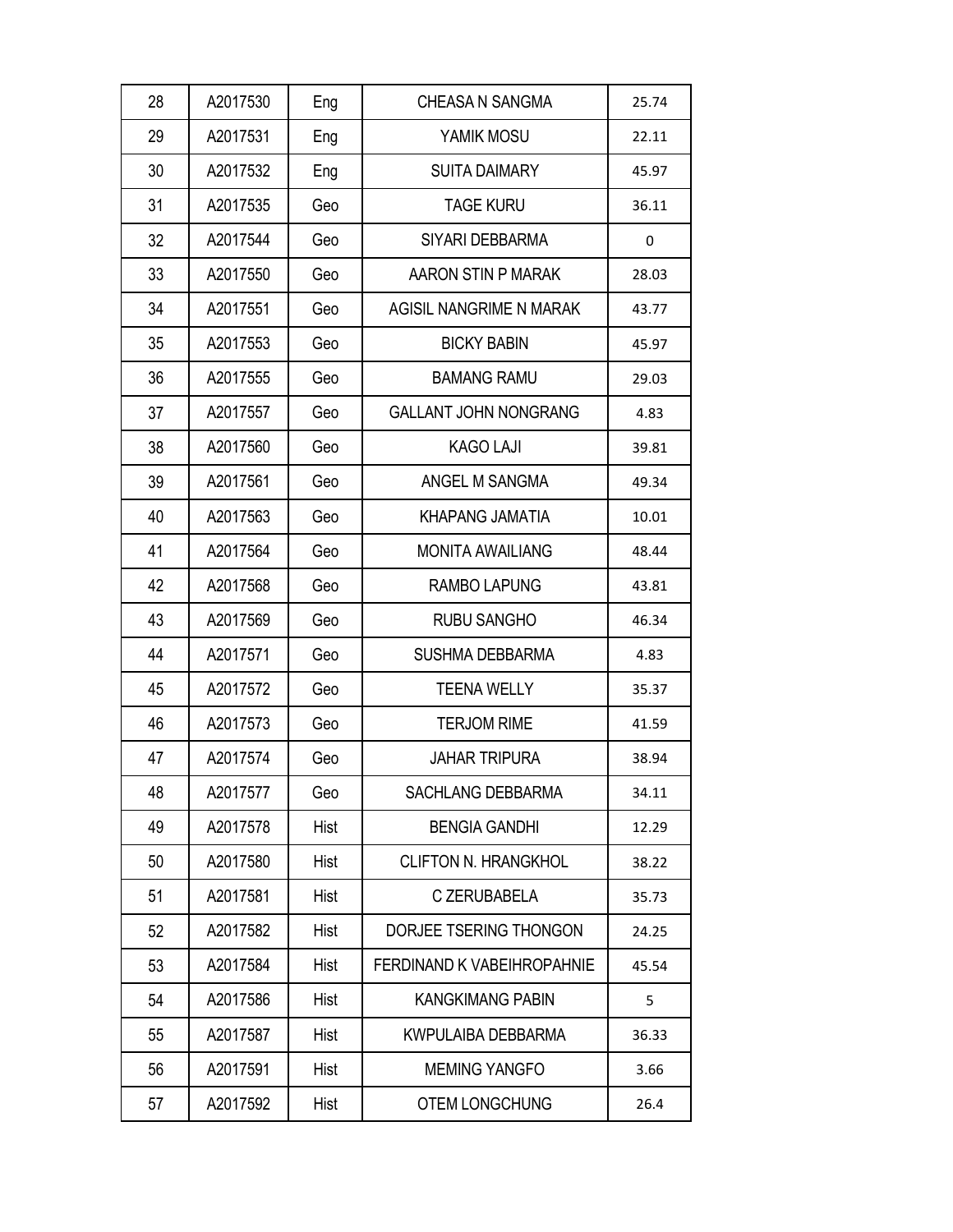| 58 | A2017594 | Hist  | <b>GRIMSHAN T. A. SANGMA</b> | 38.48 |
|----|----------|-------|------------------------------|-------|
| 59 | A2017596 | Hist  | <b>TARU AMUNG</b>            | 46.58 |
| 60 | A2017598 | Hist  | <b>TOKO TAMIN</b>            | 36.2  |
| 61 | A2017599 | Hist  | <b>GOKI GODAK</b>            | 37.44 |
| 62 | A2017601 | Hist  | <b>PULAI WANGSA</b>          | 30.56 |
| 63 | A2017602 | Hist  | <b>PAYEL TRIPURA</b>         | 37.05 |
| 64 | A2017603 | Hist  | <b>SUMA REANG</b>            | 34.6  |
| 65 | A2017604 | Philo | <b>BAKJUL NAJI</b>           | 3     |
| 66 | A2017608 | Philo | <b>ALOK RANJAN</b>           | 22    |
| 67 | A2017612 | Pol   | <b>INNU ORI</b>              | 49.56 |
| 68 | A2017613 | Pol   | <b>JOSHUA KC LALRAMZAUA</b>  | 41    |
| 69 | A2017614 | Pol   | <b>NABAM TAGAR</b>           | 44.66 |
| 70 | A2017618 | Pol   | <b>DIMA YANGFO</b>           | 45.33 |
| 71 | A2017622 | Pol   | <b>GUNGTE PAO</b>            | 49.26 |
| 72 | A2017623 | Pol   | <b>HAJ HALIYANG</b>          | 32.5  |
| 73 | A2017624 | Pol   | HAMARI JAMATIA               | 42    |
| 74 | A2017626 | Pol   | <b>KABAK LALU</b>            | 32    |
| 75 | A2017627 | Pol   | <b>KHYODA ELI</b>            | 47.66 |
| 76 | A2017628 | Pol   | <b>KUBER DAI</b>             | 47.23 |
| 77 | A2017631 | Pol   | <b>LINDUM RONI</b>           | 44.9  |
| 78 | A2017632 | Pol   | <b>LUKJUM LOMBI</b>          | 38    |
| 79 | A2017633 | Pol   | <b>MATSRAM J MARAK</b>       | 47    |
| 80 | A2017639 | Pol   | PREEJOY ISLARY               | 39.33 |
| 81 | A2017643 | Pol   | <b>THAJIM BORO</b>           | 47    |
| 82 | A2017644 | Pol   | <b>TANI YANGFO</b>           | 47.93 |
| 83 | A2017648 | Pol   | YANGBUI YANU                 | 45.23 |
|    |          |       |                              |       |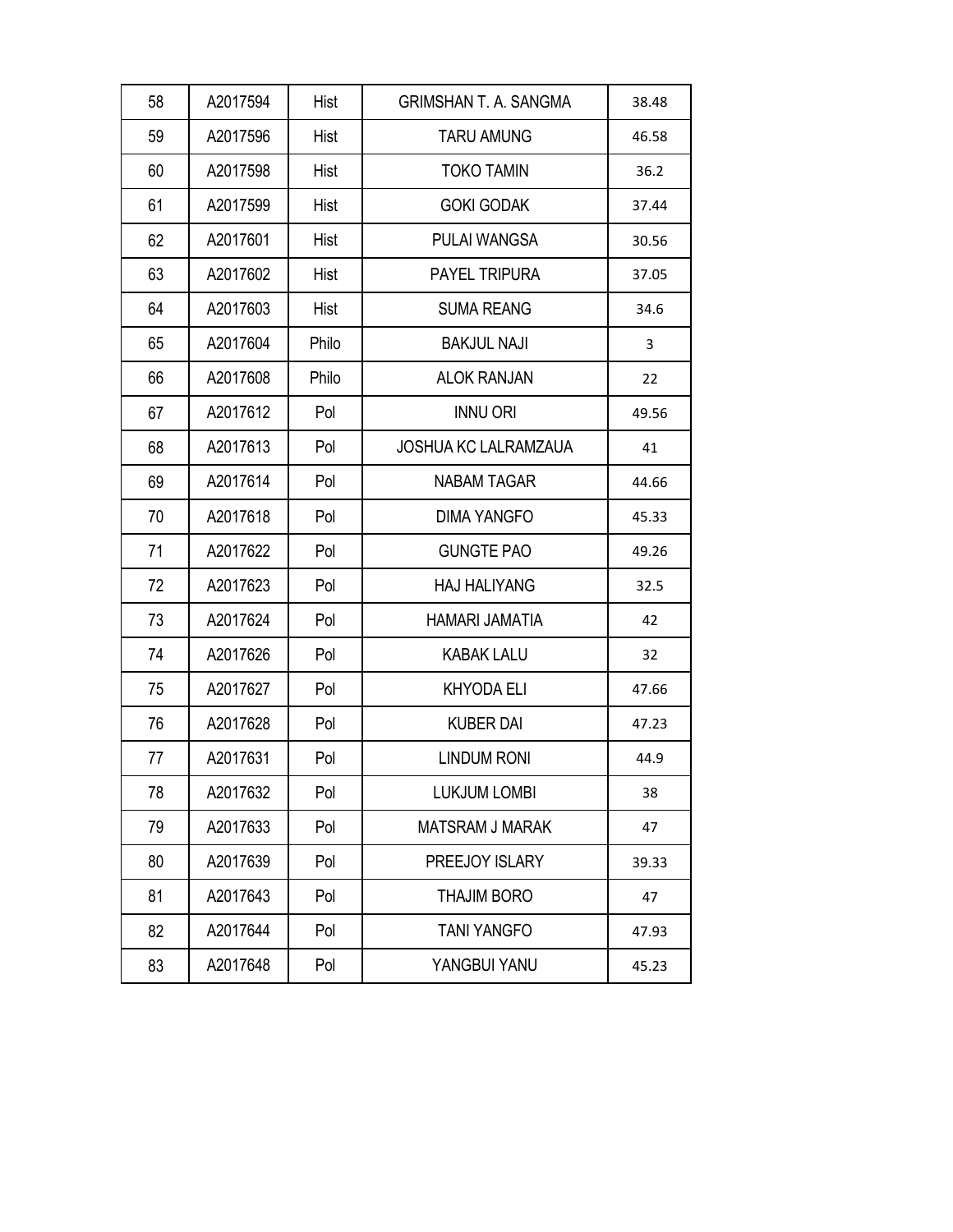|                | <b>Attendance Percentage of Students</b><br>BA VI Semester 2021-22 |          |                                   |            |  |  |
|----------------|--------------------------------------------------------------------|----------|-----------------------------------|------------|--|--|
| S/N            | <b>Hons</b>                                                        | Roll No. | <b>Name</b>                       | Aggregate% |  |  |
| 1              | A1917477                                                           | Eco      | Nima Dorjee Chukla                | 7.00       |  |  |
| $\overline{2}$ | A1917468                                                           | Eco      | Angel Miji                        | 40.82      |  |  |
| 3              | A1917469                                                           | Eco      | Banbo Lego                        | 41.53      |  |  |
| $\overline{4}$ | A1917472                                                           | Eco      | Charles lalhruaittluanga Chhangte | 41.10      |  |  |
| 5              | A1917478                                                           | Eco      | Saowai Debbarma                   | 31.83      |  |  |
| 6              | A1917482                                                           | Eco      | <b>Toko Tako</b>                  | 12.64      |  |  |
| $\overline{7}$ | A1917481                                                           | Eco      | Thangsanghluna                    | 42.71      |  |  |
| 8              | A1917475                                                           | Eco      | Hriday Ranjan Baglari             | 48.93      |  |  |
| 9              | A1917479                                                           | Eco      | Sonali Basumatary                 | 37.25      |  |  |
| 10             | A1917471                                                           | Eco      | Barsha Daimari                    | 34.97      |  |  |
| 11             | A1917483                                                           | Edu      | Andria C. Lalruatkima             | 25.92      |  |  |
|                |                                                                    |          |                                   |            |  |  |
| 13             | A1917484                                                           | Edu      | Bongrun S                         | 10.33      |  |  |
| 14             | A1917488                                                           | Edu      | Hmingthansiami                    | 37.58      |  |  |
| 15             | A1917513                                                           | Edu      | Lalrobula                         | 0.00       |  |  |
| 16             | A1917514                                                           | Edu      | Lalrinngheta Fanchun              | 0.00       |  |  |
| 17             | A1917494                                                           | Edu      | Latmung Ngemu                     | 23.64      |  |  |
| 18             | A1917491                                                           | Edu      | Lalrinhlui                        | 0.00       |  |  |
| 19             | A1917490                                                           | Edu      | Lalchhanhimi                      | 0.00       |  |  |
| 20             | A1917492                                                           | Edu      | Lalruatengi                       | 42.53      |  |  |
| 21             | A1917493                                                           | Edu      | Lalthanzaua                       | 23.64      |  |  |
| 22             | A1917516                                                           | Edu      | Mathew M. Vanlalzuimawia          | 0.00       |  |  |
| 23             | A1917498                                                           | Edu      | Moses Lalmuankima                 | 21.15      |  |  |
| 24             | A1917508                                                           | Edu      | Nason Molsom                      | 36.76      |  |  |
| 25             | A1917517                                                           | Edu      | Pipito H. Kiba                    | 21.25      |  |  |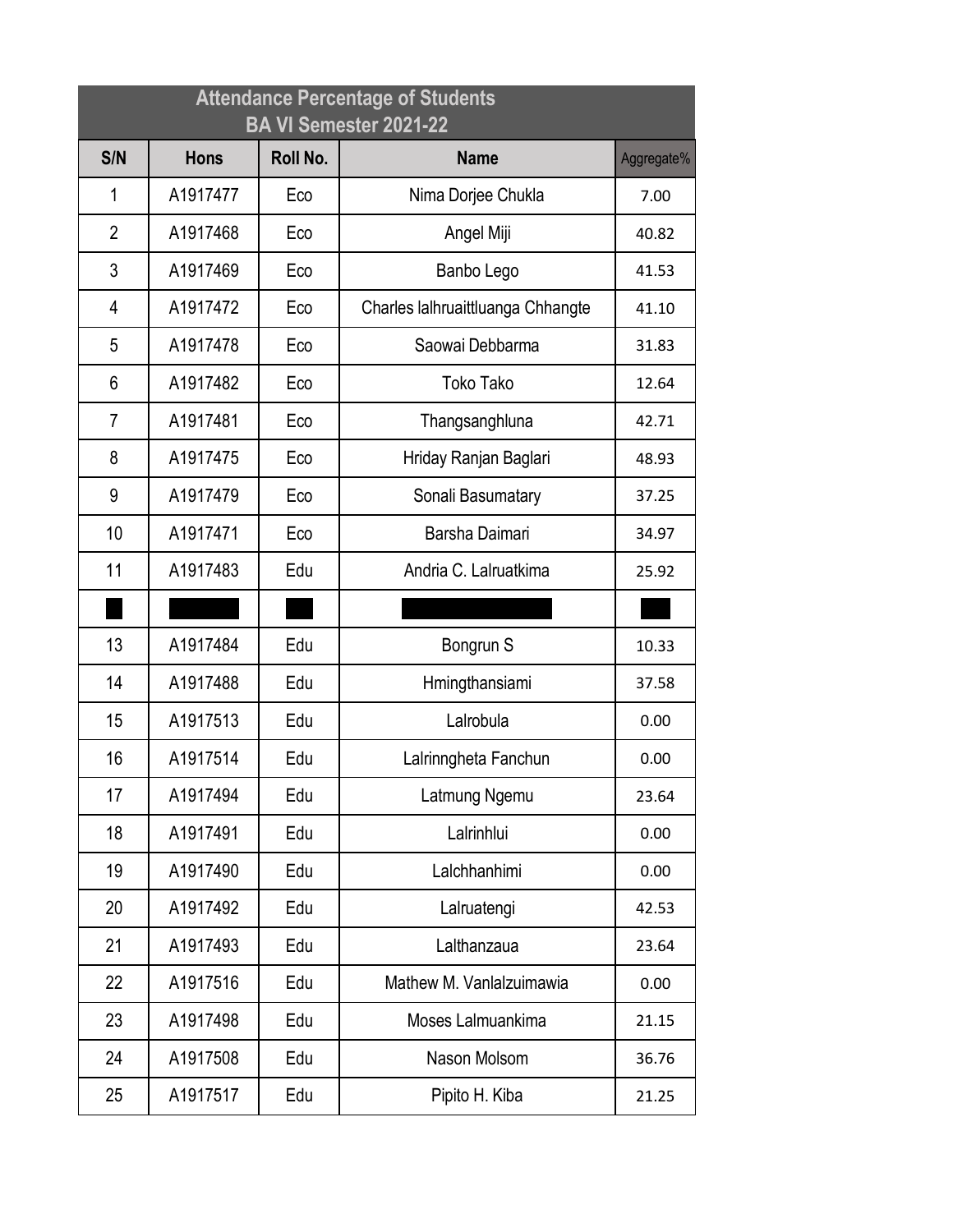| 26<br>A1917509 | Edu | Salang Jamatia        | 47.48 |
|----------------|-----|-----------------------|-------|
|                |     |                       |       |
| 27<br>A1917501 | Edu | Sebia M. Sangma       | 22.20 |
| 28<br>A1917510 | Edu | Shepherd Debbarma     | 26.92 |
| 29<br>A1917502 | Edu | Sonu Chaitom          | 12.66 |
| 30<br>A1917503 | Edu | Sukundrai Jamatia     | 14.35 |
| 31<br>A1917500 | Edu | S. Ngonazi            | 0.00  |
| 32<br>A1917505 | Edu | Vanlalhruaia          | 27.30 |
| 33<br>A1917521 | Edu | Wanshailang Nongrang  | 41.20 |
| 34<br>A1917489 | Edu | Jeremia Lalremruata   | 48.10 |
| 35<br>A1917487 | Edu | Hena Basumatary       | 42.15 |
| 36<br>A1917524 | Eng | Abemma Chanu          | 49.62 |
| 37<br>A1917526 | Eng | Chumwi Tripura        | 27.86 |
| 38<br>A1917532 | Eng | Laldinsangi           | 0.00  |
| 39<br>A1917533 | Eng | Lasubon Mary Shadap   | 43.43 |
| 40<br>A1917549 | Eng | <b>Melody Narzary</b> | 40.33 |
| 41<br>A1917536 | Eng | Nicely Bohelish Reang | 30.66 |
| 42<br>A1917540 | Eng | Srijana Chakma        | 43.05 |
| 43<br>A1917523 | Eng | Tao Yazur             | 0.00  |
| A1917543<br>44 | Eng | Vanlalfaka            | 0.00  |
|                |     |                       |       |
| 46<br>A1917565 | Geo | Ahazh Debbarma        | 45.56 |
| 47<br>A1917566 | Geo | Alion chakma          | 31.82 |
| 48<br>A1917568 | Geo | C. Zoramchhana        | 34.78 |
| 49<br>A1917570 | Geo | Feutureno Pul         | 44.74 |
| 50<br>A1917571 | Geo | Hamsa Chowdhury       | 44.08 |
| 51<br>A1917572 | Geo | H. Lalruatfela        | 40.82 |
| 52<br>A1917575 | Geo | Kensam Khellai        | 39.02 |
| 53<br>A1917551 | Geo | Koj Sunia             | 0.00  |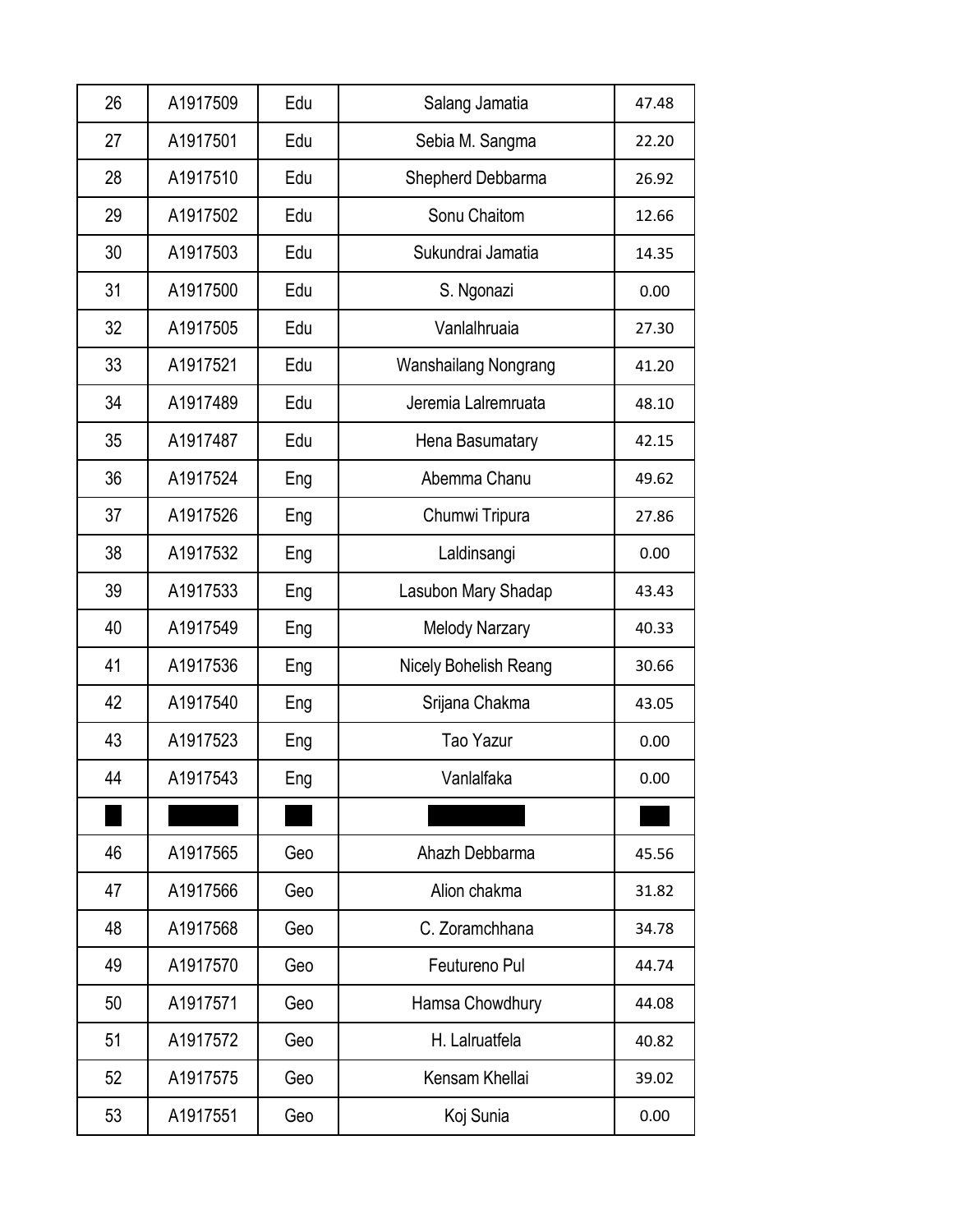| 54 | A1917557 | Geo  | Kushrangmai Debbarma         | 31.86 |
|----|----------|------|------------------------------|-------|
| 55 | A1917558 | Geo  | L. M. Somingam               | 19.21 |
| 56 | A1917578 | Geo  | L. Lunkhomang Haokip         | 15.40 |
| 57 | A1917579 | Geo  | Laikhuram Elaco Meitei       | 22.62 |
| 58 | A1917583 | Geo  | Payel Debbarma               | 41.41 |
| 59 | A1917584 | Geo  | R. Lalngaihawma              | 49.32 |
| 60 | A1917560 | Geo  | Rwmai Debbarma               | 37.86 |
| 61 | A1917561 | Geo  | Sengrim J. Sangma            | 27.50 |
| 62 | A1917586 | Geo  | Srang Debbarma               | 46.29 |
| 63 | A1917587 | Geo  | Tanmoy Kalai                 | 34.39 |
| 64 | A1917589 | Geo  | Thangchhuanliana             | 37.11 |
| 65 | A1917591 | Geo  | <b>Twinkle Chakma</b>        | 1.90  |
| 66 | A1917590 | Geo  | <b>Timothy Vanlalrinfela</b> | 0.00  |
| 67 | A1917569 | Geo  | Esther V. Lalrinnungi        | 49.96 |
| 68 | A1917588 | Geo  | T.D. Gracy Hlychho           | 47.18 |
| 69 | A1917592 | Hist | <b>Ahilum Dore</b>           | 30.89 |
| 70 | A1917593 | Hist | Alina Pangambam              | 47.09 |
| 71 | A1917597 | Hist | <b>Bishal Debbarma</b>       | 0.00  |
| 72 | A1917598 | Hist | Bitusmita Sangma             | 35.14 |
| 73 | A1917600 | Hist | Damin Taku                   | 9.61  |
| 74 | A1917602 | Hist | Dubom Doruk                  | 30.89 |
| 75 | A1917603 | Hist | E. Lalramluahpuia            | 36.66 |
| 76 | A1917605 | Hist | Gangri Bagang                | 15.13 |
| 77 | A1917607 | Hist | Jaan Brahma                  | 40.91 |
| 78 | A1917608 | Hist | Jacob Yangfo                 | 37.27 |
| 79 | A1917612 | Hist | Koushik Debbarma             | 40.91 |
| 80 | A1917624 | Hist | Sanjowel Reang               | 36.66 |
| 81 | A1917613 | Hist | Lenlik Lego                  | 45.82 |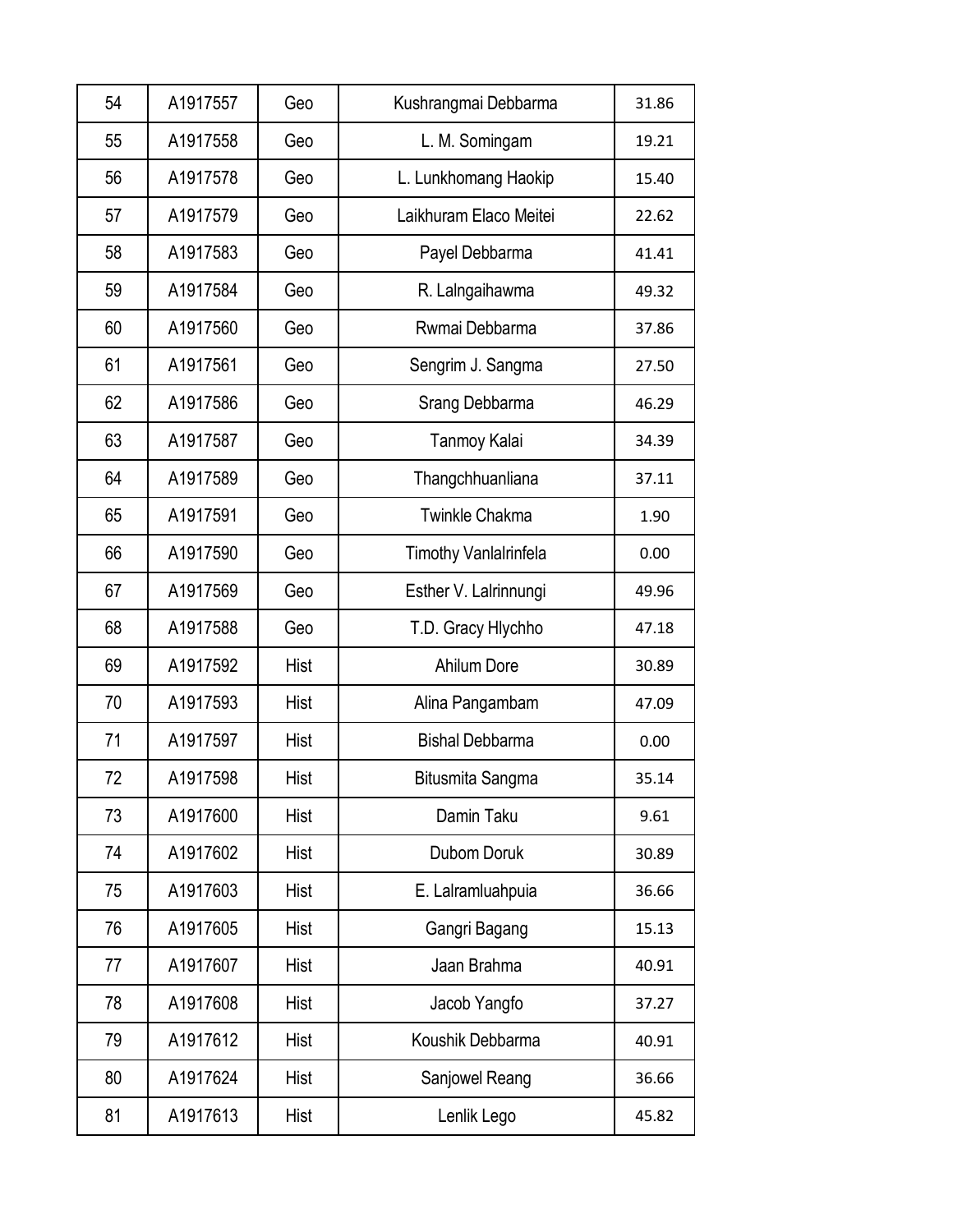| 82  | A1917614 | Hist  | Lukge Kamdak              | 40.50 |
|-----|----------|-------|---------------------------|-------|
| 83  | A1917616 | Hist  | Mathia Jamatia            | 37.23 |
| 84  | A1917618 | Hist  | Nangram jeki              | 9.61  |
| 85  | A1917632 | Hist  | Santsuo R. Patton         | 20.25 |
| 86  | A1917627 | Hist  | <b>Takam Simon</b>        | 24.50 |
| 87  | A1917599 | Hist  | Diamond Duxomha Reang     | 43.90 |
| 88  | A1917601 | Hist  | Doter Karlo               | 41.98 |
| 89  | A1917610 | Hist  | Jeremy Lalremsanga Zadeng | 0.00  |
| 90  | A1917609 | Hist  | Jenifer Laldinthari       | 40.50 |
| 91  | A1917619 | Hist  | Pattem Tayeng             | 45.82 |
| 92  | A1917628 | Hist  | Tame Tago                 | 15.95 |
| 93  | A1917620 | Hist  | Pisa Karming              | 0.00  |
| 94  | A1917633 | Nutri | Hamkwrai Debbarma         | 28.51 |
| 95  | A1917634 | Nutri | Janu Debbarma             | 46.60 |
| 96  | A1917636 | Nutri | Kankita Das               | 29.53 |
| 97  | A1917639 | Phil  | Anthony Apum              | 24.00 |
| 98  | A1917638 | Phil  | Buhphang Kharbudnah       | 28.02 |
| 99  | A1917647 | Phil  | George Basumatary         | 0.00  |
| 100 | A1917642 | Phil  | Ibatiplang Kurbah         | 0.00  |
| 101 | A1917648 | Phil  | Lisa Marak                | 48.15 |
| 102 | A1917645 | Phil  | Rwdwmsa Narzary           | 32.02 |
| 103 | A1917646 | Phil  | Tiamenla Nongrum          | 42.20 |
|     |          |       |                           |       |
|     |          |       |                           |       |
|     |          |       |                           |       |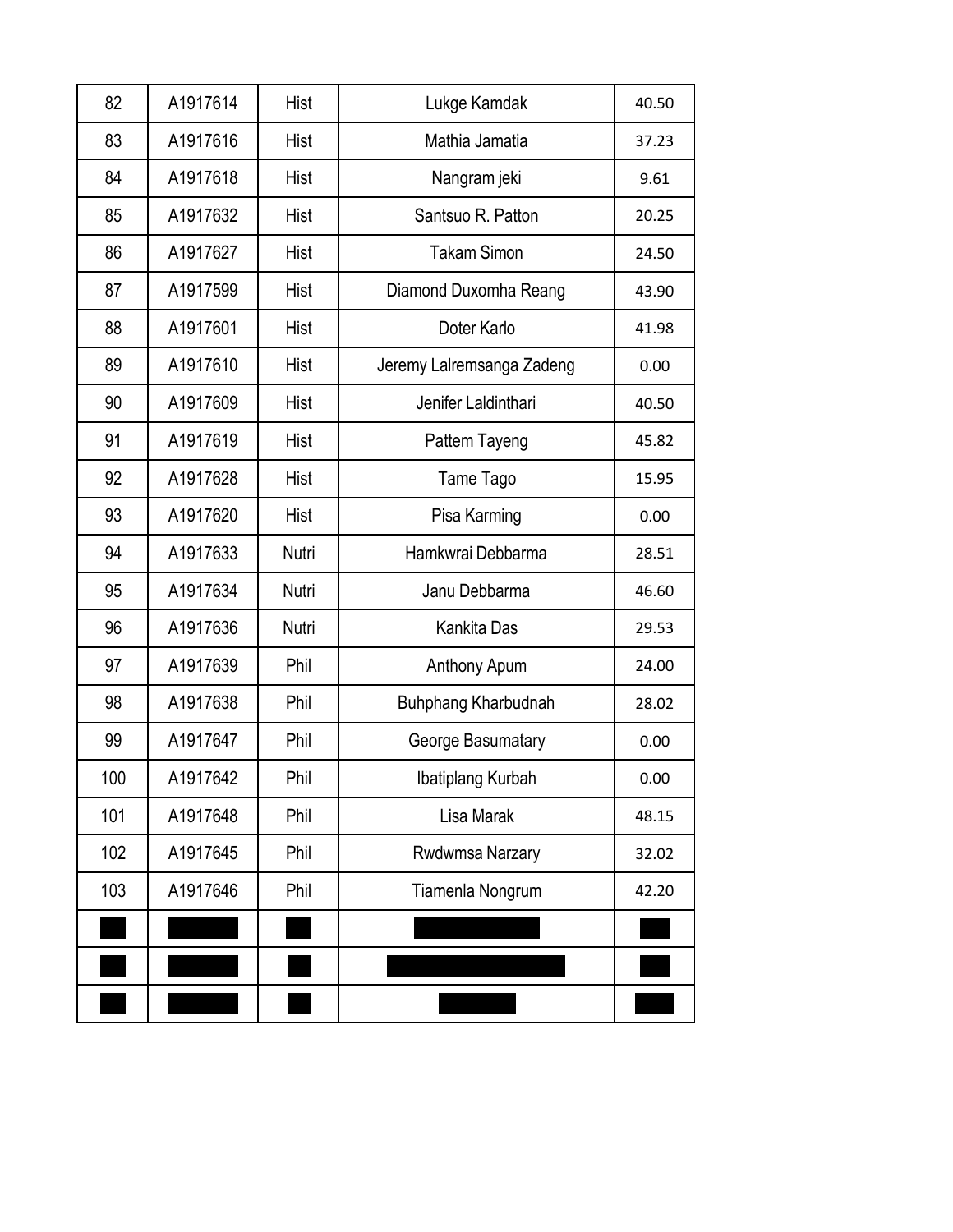| <b>Attendance Percentage of Students</b><br><b>BCOM II Semester 2021-22</b> |                |              |                      |             |
|-----------------------------------------------------------------------------|----------------|--------------|----------------------|-------------|
| SI.No                                                                       | <b>Roll No</b> | <b>Hons</b>  | <b>Name</b>          | Aggregate % |
| 1                                                                           | C2102409       | <b>B.Com</b> | Prem Beyong          | 22.97       |
| $\overline{2}$                                                              | C2102419       | <b>B.Com</b> | Maitphang Kharbudnah | 48.5        |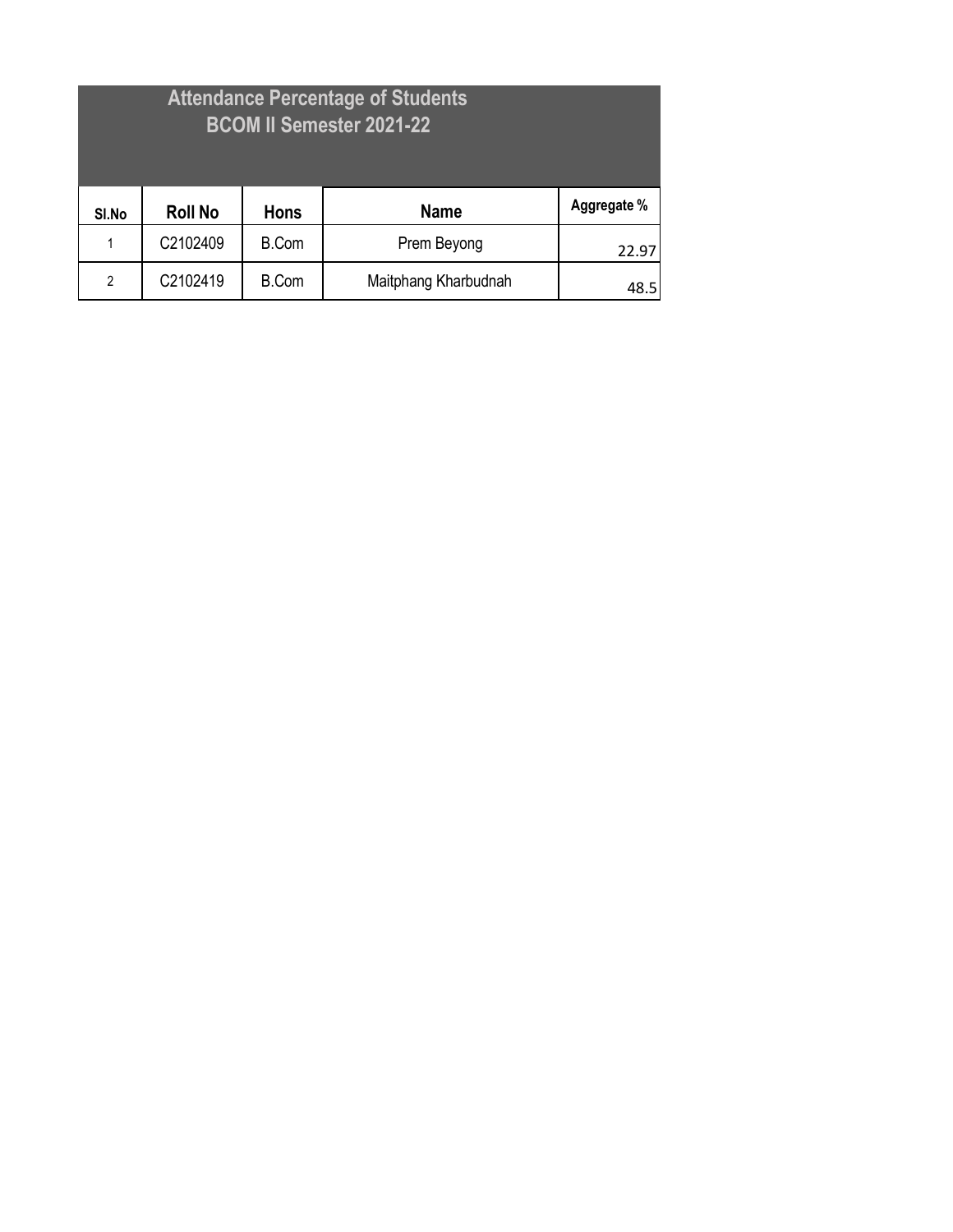## **Attendance Percentage of Students BCOM IV Semester 2021-22**

| S/N            | <b>Roll No</b> | <b>Hons</b> | <b>Name</b>               | Aggregate % |
|----------------|----------------|-------------|---------------------------|-------------|
|                | C2002401       | <b>BCOM</b> | <b>GOBINDA REANG</b>      | 47.97       |
| $\overline{2}$ | C2002404       | <b>BCOM</b> | <b>MILLO YAHPAA</b>       | 32          |
| 3              | C2002410       | <b>BCOM</b> | <b>LYNGNGAISNGI MANIH</b> | 0           |
| 4              | C2002411       | <b>BCOM</b> | <b>KORDOR SAKRA</b>       | 13.27       |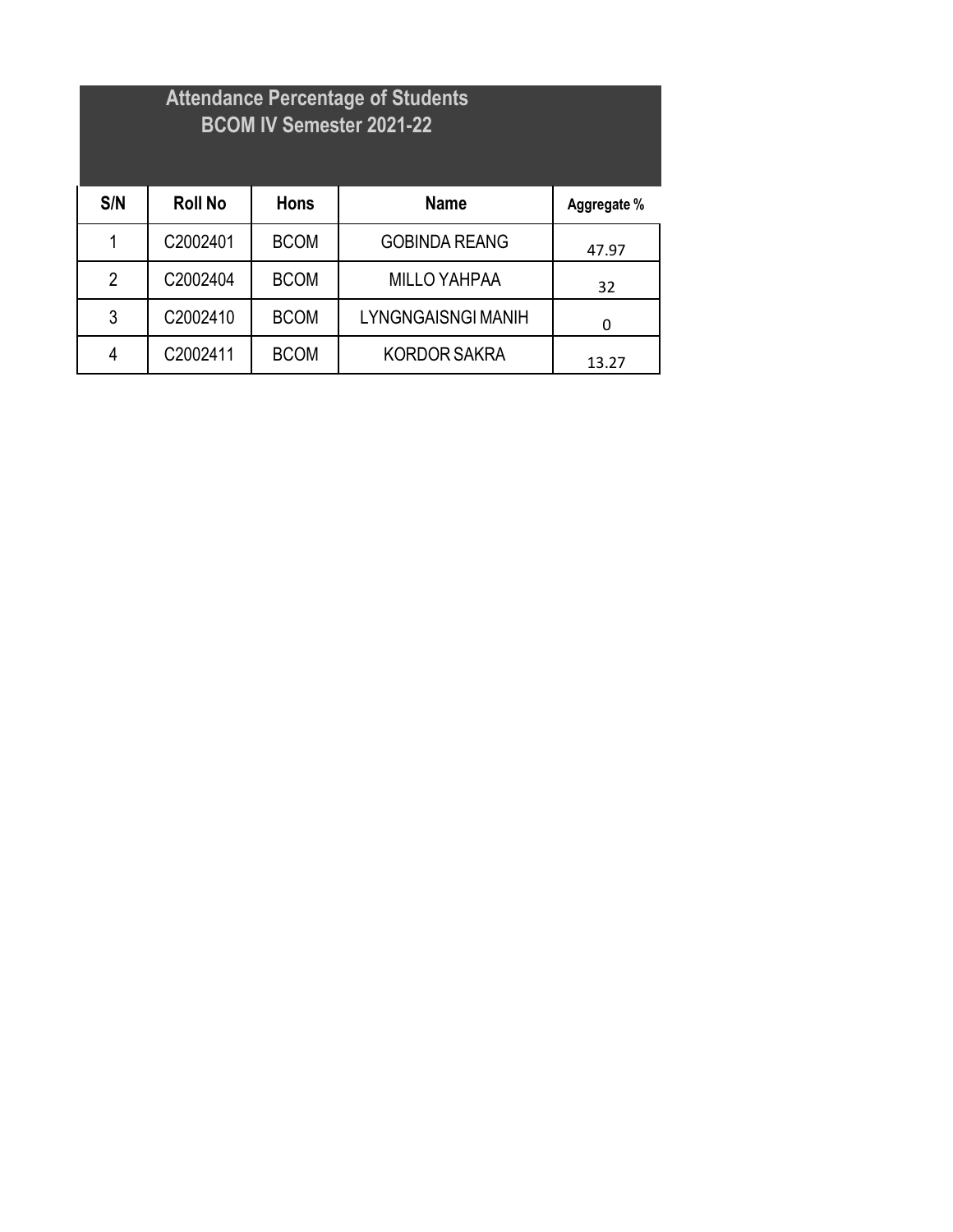|                | <b>Attendance Percentage of Students</b><br><b>BCOM VI Semester 2021-22</b> |             |                       |             |  |  |
|----------------|-----------------------------------------------------------------------------|-------------|-----------------------|-------------|--|--|
| S/N            | <b>Hons</b>                                                                 | Roll No.    | <b>Name</b>           | Aggregate % |  |  |
| 1              | C1902405                                                                    | <b>BCOM</b> | Harleyson Sumer       | 31          |  |  |
| $\overline{2}$ | C1902406                                                                    | <b>BCOM</b> | <b>Identify Manar</b> | 32          |  |  |
| 3              | C1902407                                                                    | <b>BCOM</b> | Leonardo Chakma       | 48.66       |  |  |
| 4              | C1902408                                                                    | <b>BCOM</b> | Morge Loya            | 35.83       |  |  |
| 5              | C1902409                                                                    | <b>BCOM</b> | Takam Kuku            | 41.5        |  |  |
| 6              | C1902410                                                                    | <b>BCOM</b> | <b>Thomas Koyu</b>    | 23.66       |  |  |
| $\overline{7}$ | C1902414                                                                    | <b>BCOM</b> | Yura Yape             | 28.5        |  |  |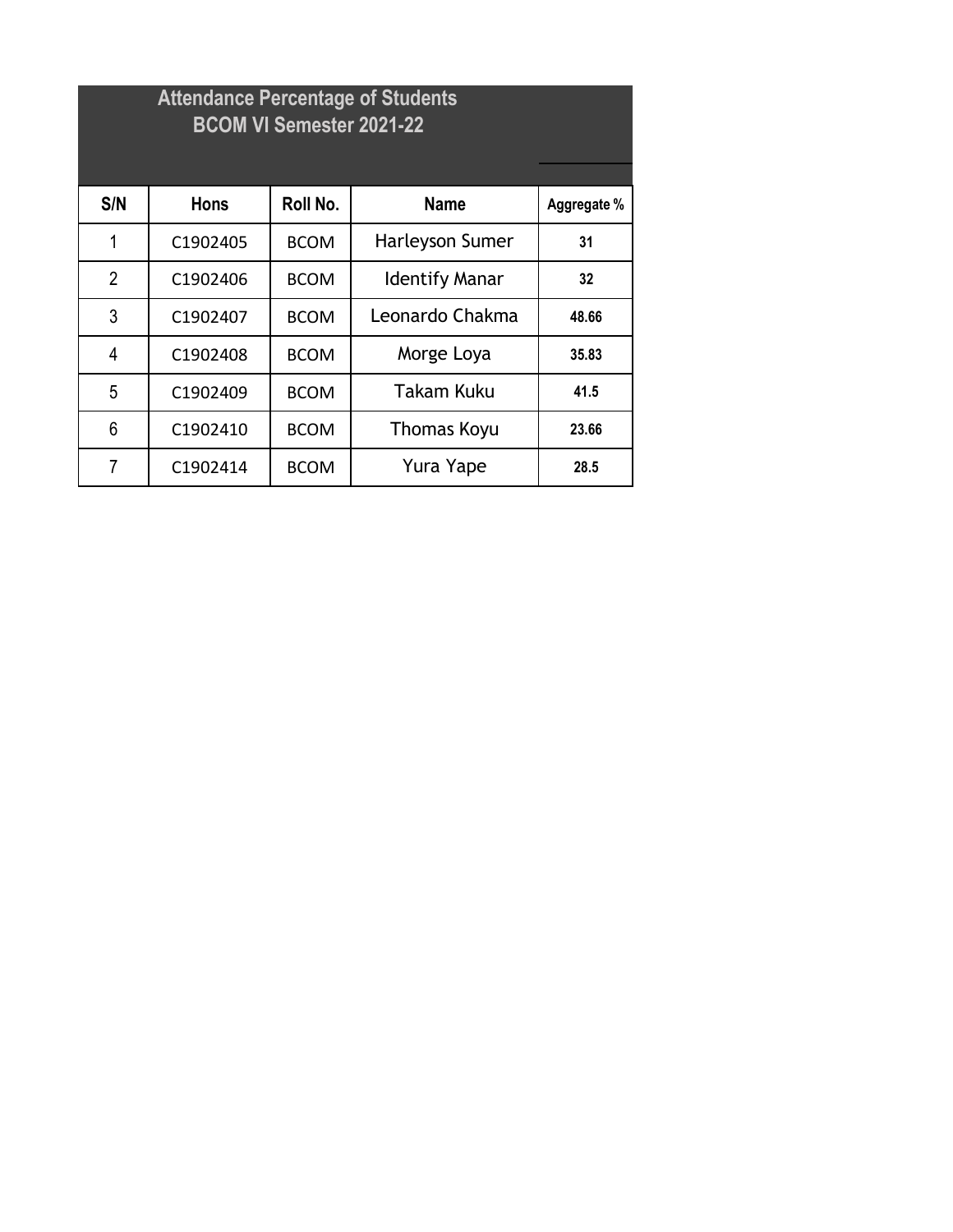| <b>Attendance Percentage of students</b> |                |                      |              |            |
|------------------------------------------|----------------|----------------------|--------------|------------|
| <b>Bsc II 2021-22</b>                    |                |                      |              |            |
|                                          |                |                      |              |            |
|                                          | <b>Roll No</b> | <b>Name</b>          | <b>Hons</b>  | Aggregate% |
| $\mathbf{1}$                             | S2102511       | Ebormiki Paul Sun    | Chem         | 35.88      |
| $\overline{2}$                           | S2102520       | <b>Mudang Doding</b> | Chem         | 21.98      |
| 3                                        | S2102523       | Shakti Debbarma      | Chem         | 0          |
| 4                                        | S2102524       | Amen Debbarma        | Maths        | 47.47      |
| 5                                        | S2102530       | J. Imanuel           | <b>Maths</b> | 39.72      |
| 6                                        | S2102531       | Nayor Yekar          | Maths        | 28.84      |
| $\overline{7}$                           | S2102533       | Sujit Chakma         | <b>Maths</b> | 44.6       |
| 8                                        | S2102536       | James Halam          | Phy          | 47.64      |
| 9                                        | S2102537       | Jerry Rongpei        | Phy          | 49.02      |
| 10                                       | S2102538       | Soni Star Distar     | Phy          | 35.09      |
| 11                                       | S2102544       | Kevin Killing        | Zoo          | 40.59      |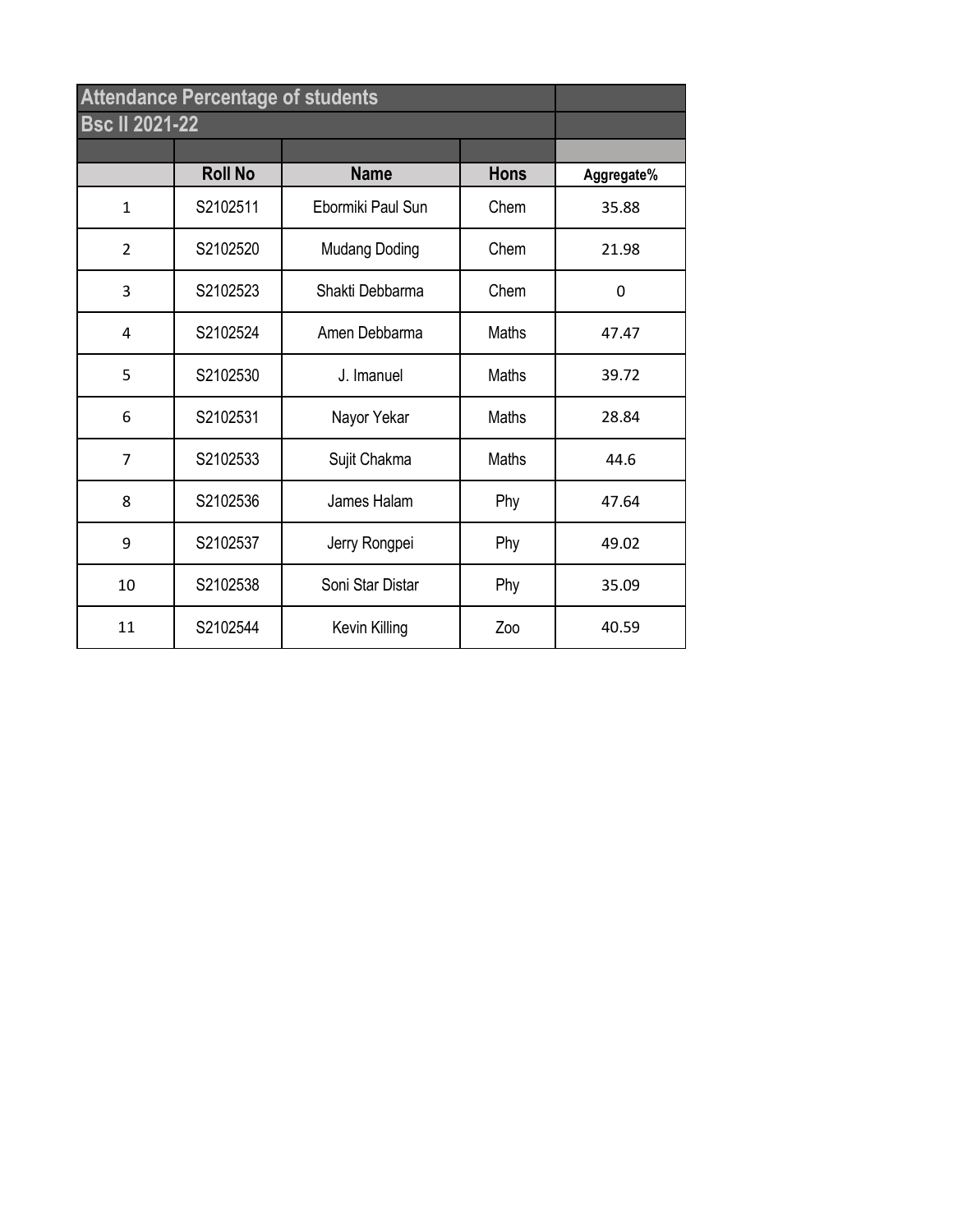| S/N            | <b>Roll No</b> | <b>Hons</b> | <b>Name</b>               | Aggregate% |
|----------------|----------------|-------------|---------------------------|------------|
| 1              | S2002513       | <b>Bot</b>  | <b>NADA YARI</b>          | 34.9       |
| $\overline{2}$ | S2002516       | Bot         | <b>JAKRIKRA N. SANGMA</b> | 29.66      |
| 3              | S2002517       | Bot         | <b>GYATI KOMO</b>         | 39.25      |
| 4              | S2002521       | Chem        | <b>SURAJIT RABHA</b>      | 40.89      |
| 5              | S2002531       | Phy         | <b>ERIC T. WANNIANG</b>   | 42.8       |
| 6              | S2002537       | Zoo         | <b>DIMRIME CH MARAK</b>   | 48.38      |
| $\overline{7}$ | S2002538       | Zoo         | <b>CHEGAMBE G MOMIN</b>   | 44.38      |
| 8              | S2002551       | Zoo         | <b>SUNNY TANIANG</b>      | 24.8       |